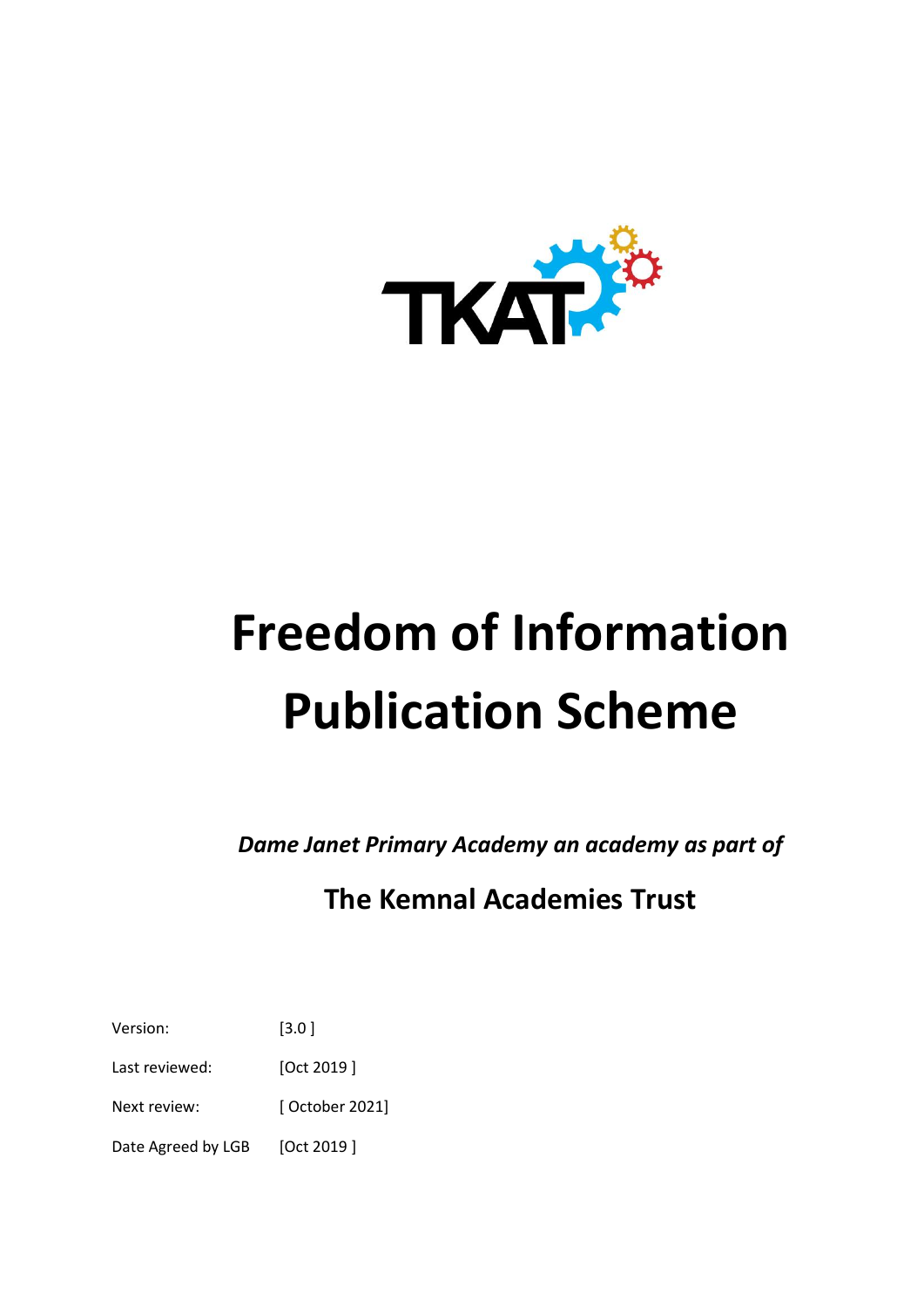#### **About TKAT:**

TKAT (The Kemnal Academies Trust) is one of the largest Multi-Academy Trusts in the South of England with over 40 Primary and Secondary Academies in the TKAT Family.

Our ultimate aim is to ensure we drive educational standards through the provision of outstanding teaching, leadership and learning for all.

We believe it is important for Academies to retain and promote their individual identity and we endorse earned autonomy across the Trust. Our leaders focus on pupil progress and attainment, and regularly share knowledge, insight and experience. We believe passionately in the power of collaborative working and actively promote school-to-school support.

Our pupils are at the heart of everything we do and we strive to inspire learners and change lives as a result our exceptional educational provision.

#### THE TKAT VISION:

#### **INSPIRING LEARNERS, CHANGING LIVES**

#### THE TKAT VALUES:

Passion Collaboration Integrity Delivery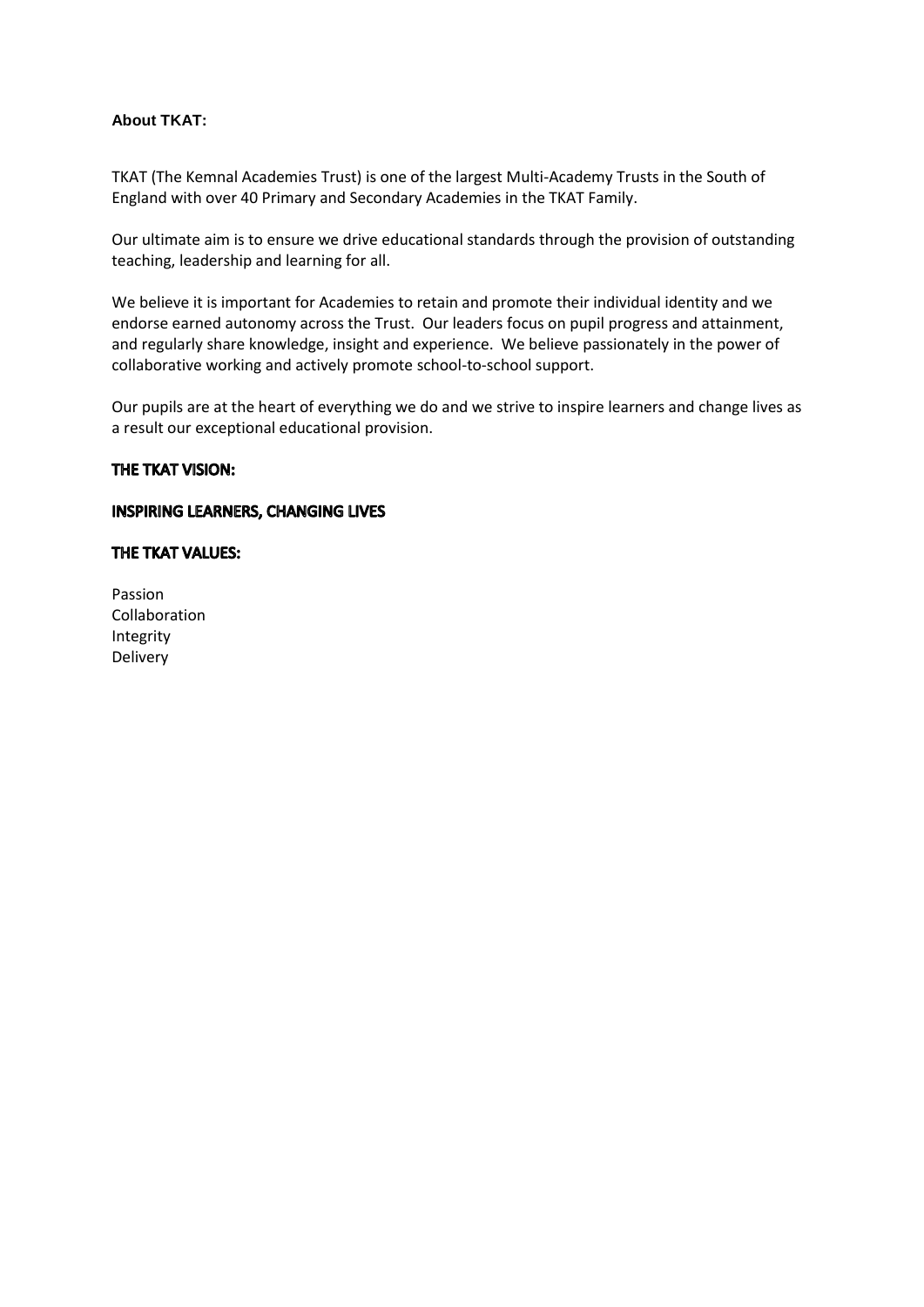#### **1. WHAT IS A PUBLICATION SCHEME IS AND WHY IT HAS BEEN DEVELOPED**

This publication scheme commits Dame Janet Primary Academy to make information available to the public as part of its normal business activities. The information covered is included in the classes of information mentioned below, where this information is held by the Academy.

The scheme commits the Academy:

- To proactively publish, or otherwise make available as a matter of routine, information, which is held by the Academy and falls within the classifications below
- To specify the information that is held by the Academy and falls within the classifications below
- To proactively publish, or otherwise make available as a matter of routine, information in line with the statements contained within this scheme
- To produce and publish the methods by which the specific information is made routinely available so that it can be easily identified and accessed by members of the public
- To review and update, on a regular basis, the information the Academy makes available under this scheme
- To produce a schedule of any fees charged for access to information which is made proactively available
- To make this publication scheme available to the public.

#### **2. CLASSES OF INFORMATION**

#### **Who we are and what we do**

Organisational information, locations and contacts, constitutional and legal governance.

#### **What we spend and how we spend it**

Financial information relating to projected and actual income and expenditure, tendering, procurement and contracts.

#### **What our priorities are and how we are doing**

Strategy and performance information, plans, assessments, inspections and reviews.

#### **How we make decisions**

Policy proposals and decisions. Decision making processes, internal criteria and procedures, consultations.

#### **Our policies and procedures**

Current written protocols for delivering our functions and responsibilities.

#### **Lists and registers**

Information held in registers required by law and other lists and registers relating to the functions of the Academy.

#### **The services we offer**

Advice and guidance, booklets and leaflets, transactions and media releases. A description of the services offered.

The classes of information will not generally include:

- Information the disclosure of which is prevented by law, or exempt under the Freedom of Information Act, or is otherwise properly considered to be protected from disclosure
- Information in draft form
- Information that is no longer readily available as it is contained in files that have been placed in archive storage, or is difficult to access for similar reasons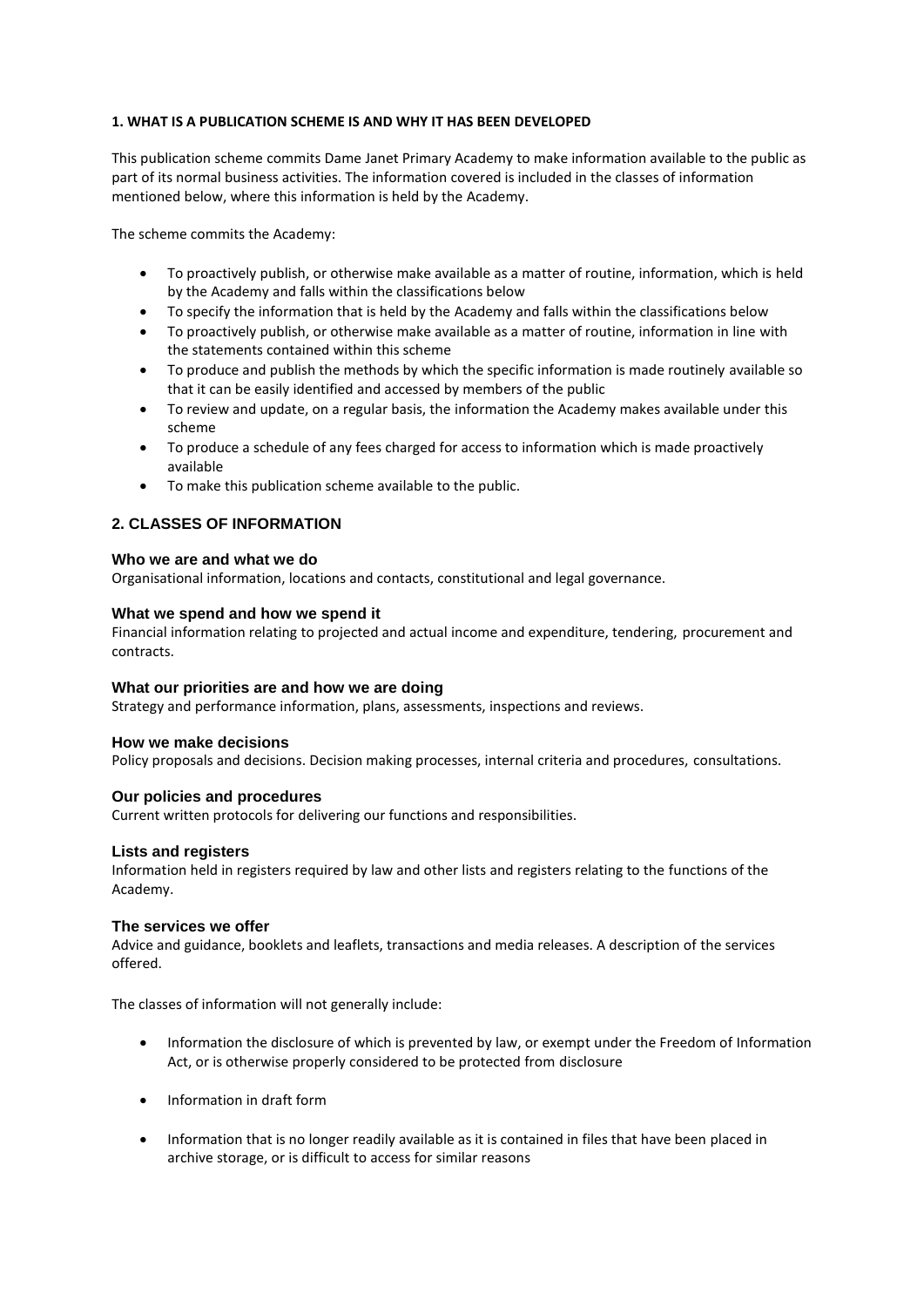#### **3. THE METHOD BY WHICH INFORMATION PUBLISHED UNDER THIS SCHEME WILL BE MADE AVAILABLE**

The Academy will indicate clearly to the public what information is covered by this scheme and how it can be obtained.

Where it is within the capability of the Academy, information will be provided on our website. Where it is impracticable to make information available on a website or when an individual does not wish to access the information by the website, the Academy will indicate how information can be obtained by other means and provide it by those means.

In exceptional circumstances some information may be available only by viewing in person. Where this manner is specified, contact details will be provided. An appointment to view the information will be arranged within a reasonable timescale.

Information will be provided in the language in which it is held or in such other language that is legally required. Where the Academy is legally required to translate any information, it will do so.

Obligations under disability and discrimination legislation and any other legislation to provide information in other forms and formats will be adhered to when providing information in accordance with this scheme.

#### **4. CHARGES WHICH MAY BE MADE FOR INFORMATION PUBLISHED UNDER THIS SCHEME**

The purpose of this scheme is to make the maximum amount of information readily available at minimum inconvenience and cost to the public. Charges made by the Academy for routinely published material will be justified and transparent and kept to a minimum.

Material which is published and accessed on a website will be provided free of charge.

Charges may be made for information, subject to a charging regime specified by Parliament.

Charges may be made for actual disbursements incurred such as:

- photocopying
- postage and packaging
- the costs directly incurred as a result of viewing information.

Charges may also be made for information provided under this scheme where they are legally authorised, they are in all the circumstances, including the general principles of the right of access to information held by public authorities, justified and are in accordance with a published schedule or schedules of fees which is readily available to the public.

If a charge is to be made, confirmation of the payment due will be given before the information is provided.

Payment may be requested prior to provision of the information.

#### **5. WRITTEN REQUESTS**

Information held by the Academy that is not published under this scheme can be requested in writing, when its provision will be considered in accordance with the provisions of the Freedom of Information Act.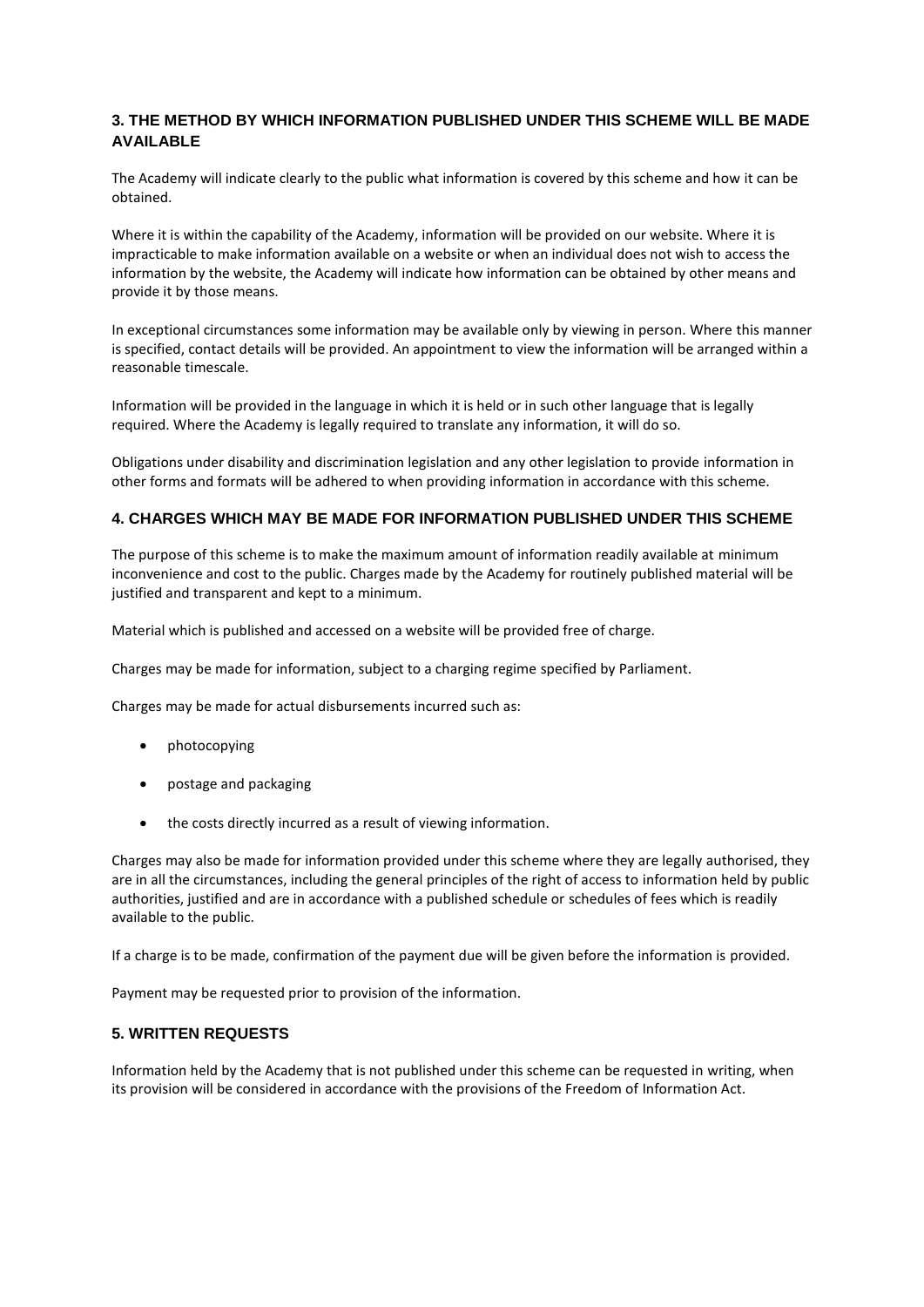#### **6. CONTACTING US**

If you require a paper version of this or any other publications/policies, or want to ask whether information is available, please contact the Academy using the following means:

**Email:** [Office@djpa-tkat.org](mailto:Office@djpa-tkat.org)

**Website:** [www.djpa-tkat.org](http://www.djpa-tkat.org/)

**Address:** Dame Janet Primary Academy Newington Road, Ramsgate, Kent, CT12 6PR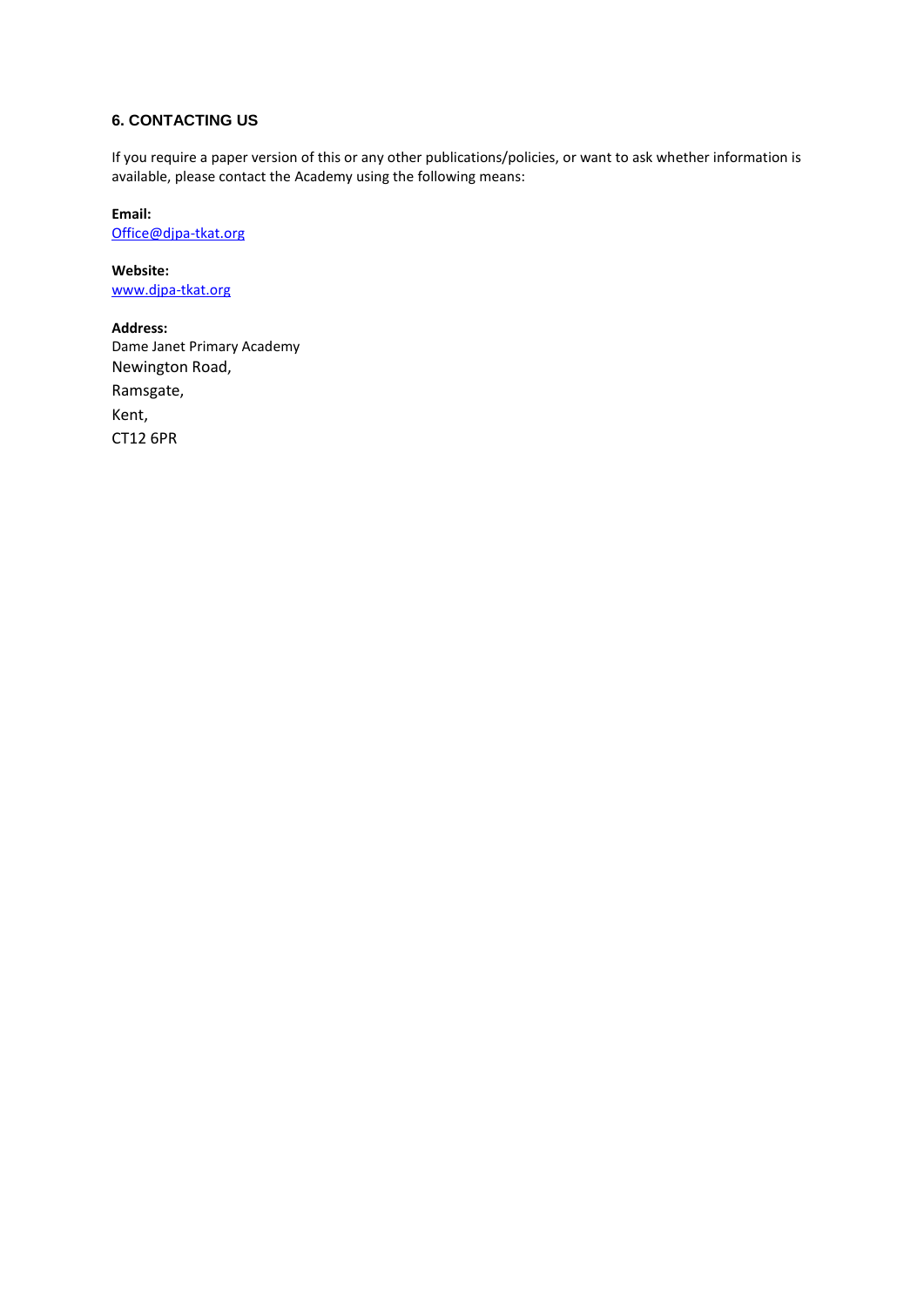#### INFORMATION AVAILABLE FROM TKAT UNDER THE PUBLICATION SCHEME

| Information to be Published                                                                                                                                 | How the information can be obtained               | Cost                         |  |  |
|-------------------------------------------------------------------------------------------------------------------------------------------------------------|---------------------------------------------------|------------------------------|--|--|
| Who we are and what we do: -Organisational information, locations and contacts, constitutional and legal governance.                                        |                                                   |                              |  |  |
| Who's who in the school                                                                                                                                     | Link to Staff list on website                     | <b>FOC</b>                   |  |  |
| Who's who on the Governing Body and the basis of their appointment                                                                                          | link to document on website                       | <b>FOC</b>                   |  |  |
| <b>Academy Prospectus</b>                                                                                                                                   | Link to website/hard copy                         | <b>FOC</b>                   |  |  |
| <b>LGB Structure</b>                                                                                                                                        | link to document on website                       | <b>FOC</b>                   |  |  |
| <b>LGB Declarations of Interest</b>                                                                                                                         | link to document on website                       | <b>FOC</b>                   |  |  |
| <b>Articles of Association</b>                                                                                                                              | https://www.tkat.org/93/documents                 | <b>FOC</b>                   |  |  |
| Academy session times and term dates                                                                                                                        | link to document on website                       |                              |  |  |
| <b>Address and Contact Details</b>                                                                                                                          | https://www.tkat.org/6/contact-us                 | <b>FOC</b>                   |  |  |
| What we spend and how we spend it:- Financial information relating to projected and actual income and expenditure, tendering, procurement and<br>contracts. |                                                   |                              |  |  |
| <b>Statutory accounts</b>                                                                                                                                   | https://www.tkat.org/93/documents                 | <b>FOC</b>                   |  |  |
| Annual budget plan and financial statements                                                                                                                 | Hard Copy                                         | Schedule of Charges          |  |  |
| Capitalised funding                                                                                                                                         | https://www.tkat.org/93/documents                 | FOC in published<br>accounts |  |  |
| <b>Master Funding Agreement</b>                                                                                                                             | https://www.tkat.org/93/documents                 | <b>FOC</b>                   |  |  |
| <b>Staff Allowances</b>                                                                                                                                     | https://www.tkat.org/93/documents                 | FOC in published<br>accounts |  |  |
| What our priorities are and how we are doing:- Strategy and performance information, plans, assessments, inspections and reviews.                           |                                                   |                              |  |  |
| Performance Management policy and procedures                                                                                                                | Hard copy                                         | Schedule of Charges          |  |  |
| Academy Performance Data                                                                                                                                    | Link to compare school performance (academy page) | <b>FOC</b>                   |  |  |
| <b>Trust Ofsted Performance</b>                                                                                                                             | Link to Ofsted website (academy Page)             | <b>FOC</b>                   |  |  |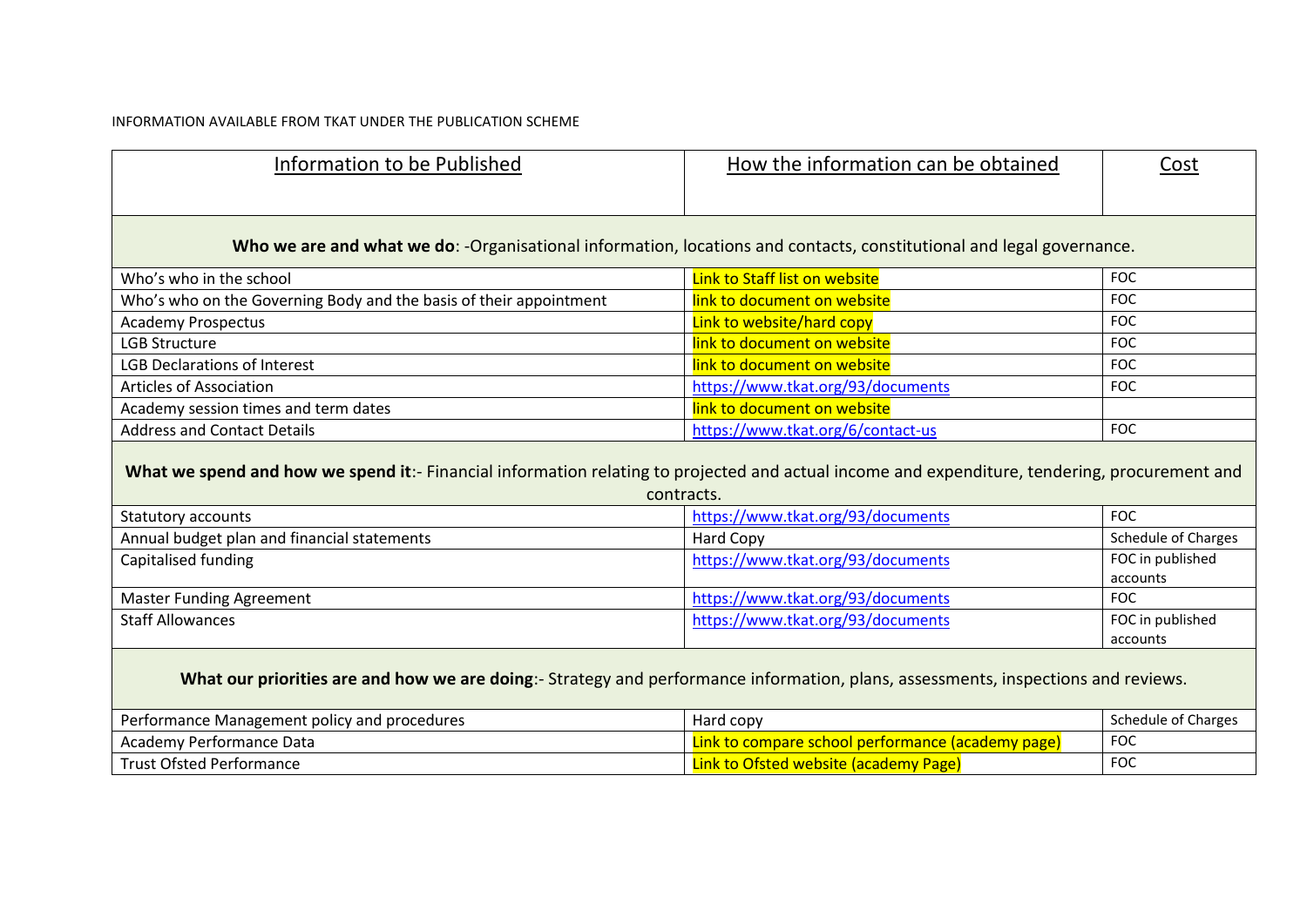### **How we make decisions:-** Policy proposals and decisions. Decision making processes, internal criteria and procedures, consultations.

| Agendas and minutes of LGB meetings | Hard copy                     | <b>Schedule of Charges</b> |
|-------------------------------------|-------------------------------|----------------------------|
| Charging Regime                     | See Schedule of Charges below | Schedule of                |
|                                     |                               | Charges                    |

| <b>Our policies and procedures:-</b> Current written protocols for delivering our functions and responsibilities.                        |                                   |             |  |
|------------------------------------------------------------------------------------------------------------------------------------------|-----------------------------------|-------------|--|
| Trust policies including:                                                                                                                | https://www.tkat.org/93/documents | <b>FOC</b>  |  |
| Anti-Slavery and Human Trafficking Statement                                                                                             |                                   |             |  |
| Health and Safety                                                                                                                        |                                   |             |  |
| <b>Complaints Policy</b>                                                                                                                 |                                   |             |  |
| <b>Data Protection Policy</b>                                                                                                            |                                   |             |  |
| <b>Data Retention Policy</b>                                                                                                             |                                   |             |  |
| <b>Equality Policy</b>                                                                                                                   |                                   |             |  |
| <b>Information Security Policy</b>                                                                                                       |                                   |             |  |
| <b>Privacy Notices</b>                                                                                                                   |                                   |             |  |
| <b>Recruitment and Selection Policy</b>                                                                                                  |                                   |             |  |
| <b>Whistleblowing Policy</b>                                                                                                             |                                   |             |  |
| <b>Behaviour Policy</b>                                                                                                                  | link to document on website       |             |  |
| <b>Exclusion Arrangements</b>                                                                                                            | link to document on website       |             |  |
| <b>Complaints Procedure</b>                                                                                                              | link to document on website       |             |  |
| <b>First Aid Policy</b>                                                                                                                  | link to document on website       |             |  |
| <b>Admissions Policies</b>                                                                                                               | link to document on website       |             |  |
| Lists and registers:-Information held in registers required by law and other lists and registers relating to the functions of the Trust. |                                   |             |  |
| Curriculum Circulars and statutory instruments                                                                                           | Hard Copy                         | Schedule of |  |
|                                                                                                                                          |                                   | Charges     |  |
| Disclosure Logs                                                                                                                          | Hard Copy                         | <b>FOC</b>  |  |